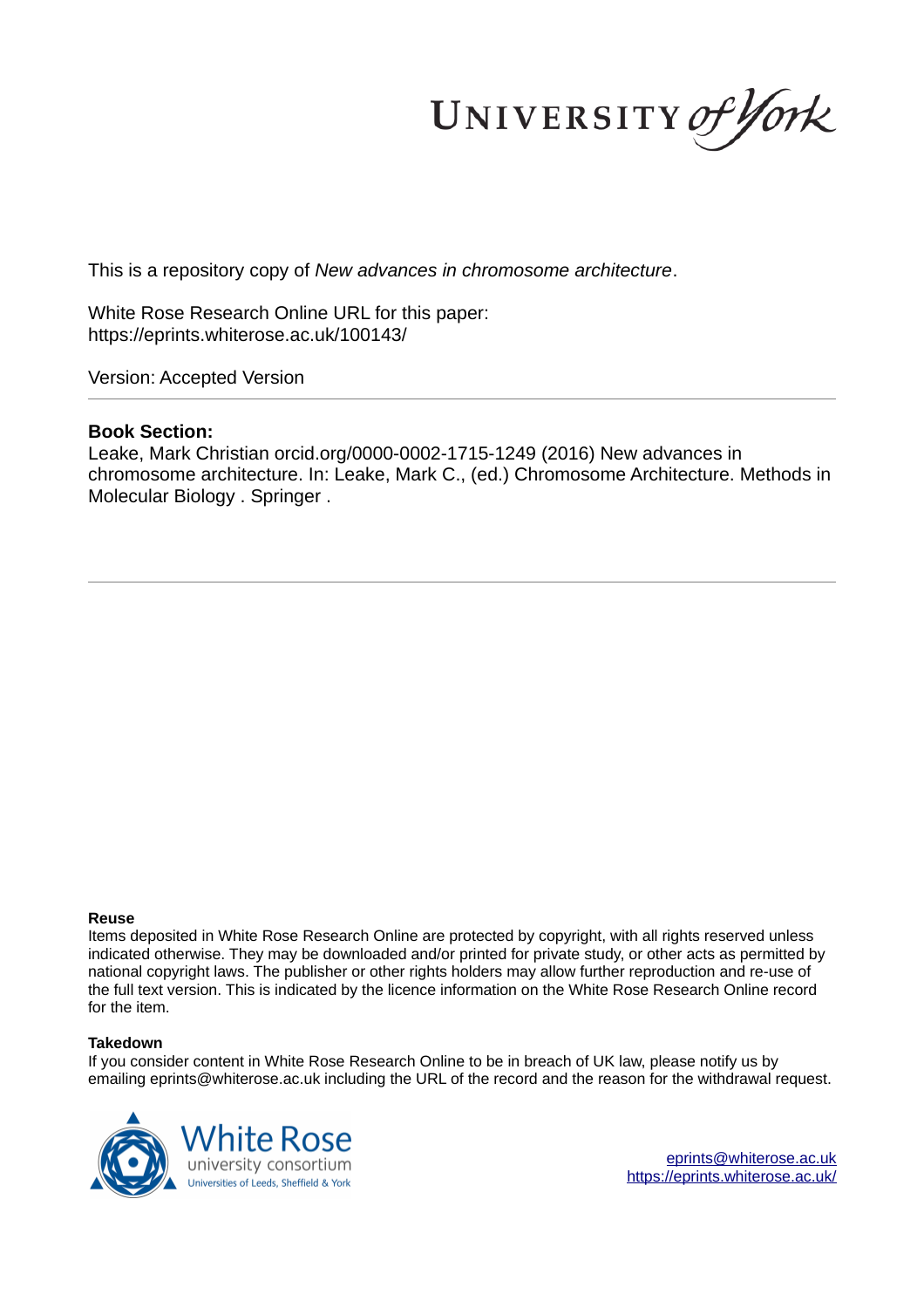# New advances in chromosome architecture

*Mark C. Leake<sup>1</sup>*

<sup>1</sup> Biological Physical Sciences Institute (BPSI) University of York York YO10 5DD United Kingdom

<sup>1</sup> Corresponding author

e–mail: mark.leake@york.ac.uk

Tel: +44 (0)1904 322697

Running head: Chromosome architecture advances*.*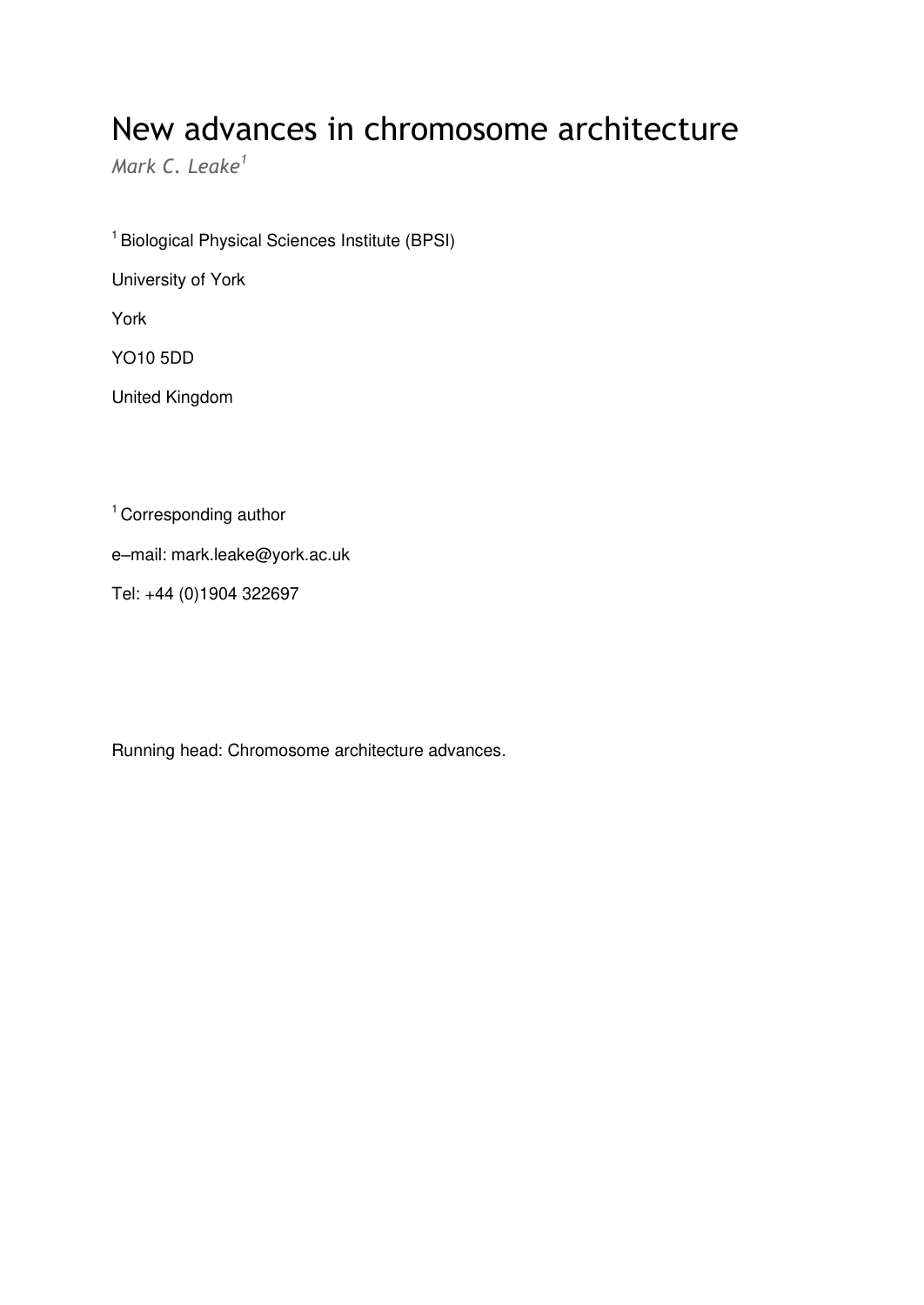## Abstract

Our knowledge of the 'architecture' of chromosomes has grown enormously in the past decade. This new insight has been enabled largely through advances in interdisciplinary research methods at the cutting-edge interface of the life and physical sciences. Importantly this has involved several state-of-the-art biophysical tools used in conjunction with molecular biology approaches which enable investigation of chromosome structure and function in living cells. Also, there are new and emerging interfacial science tools which enable significant improvements to the spatial and temporal resolution of quantitative measurements, such as *in vivo* super-resolution and powerful new single-molecule biophysics methods, which facilitate probing of dynamic chromosome processes hitherto impossible. And there are also important advances in the methods of theoretical biophysics which have enabled advances in predictive modelling of this high quality experimental data from molecular and physical biology to generate new understanding of the modes of operation of chromosomes, both in eukaryotic and prokaryotic cells. Here, I discuss these advances, and take stock on the current state of our knowledge of chromosome architecture and speculate where future advances may lead.

**Key words:** Single-molecule biophysics, super-resolution, DNA, nucleus

## 1. Introduction

This volume of Springer's Methods in Molecular Biology series consists of a collection of truly cutting-edge laboratory protocols, techniques and applications in use today by some of the leading international experts in the broad field of 'Chromosome Architecture'. A key difference in emphasis, compared with previous collections of review articles published in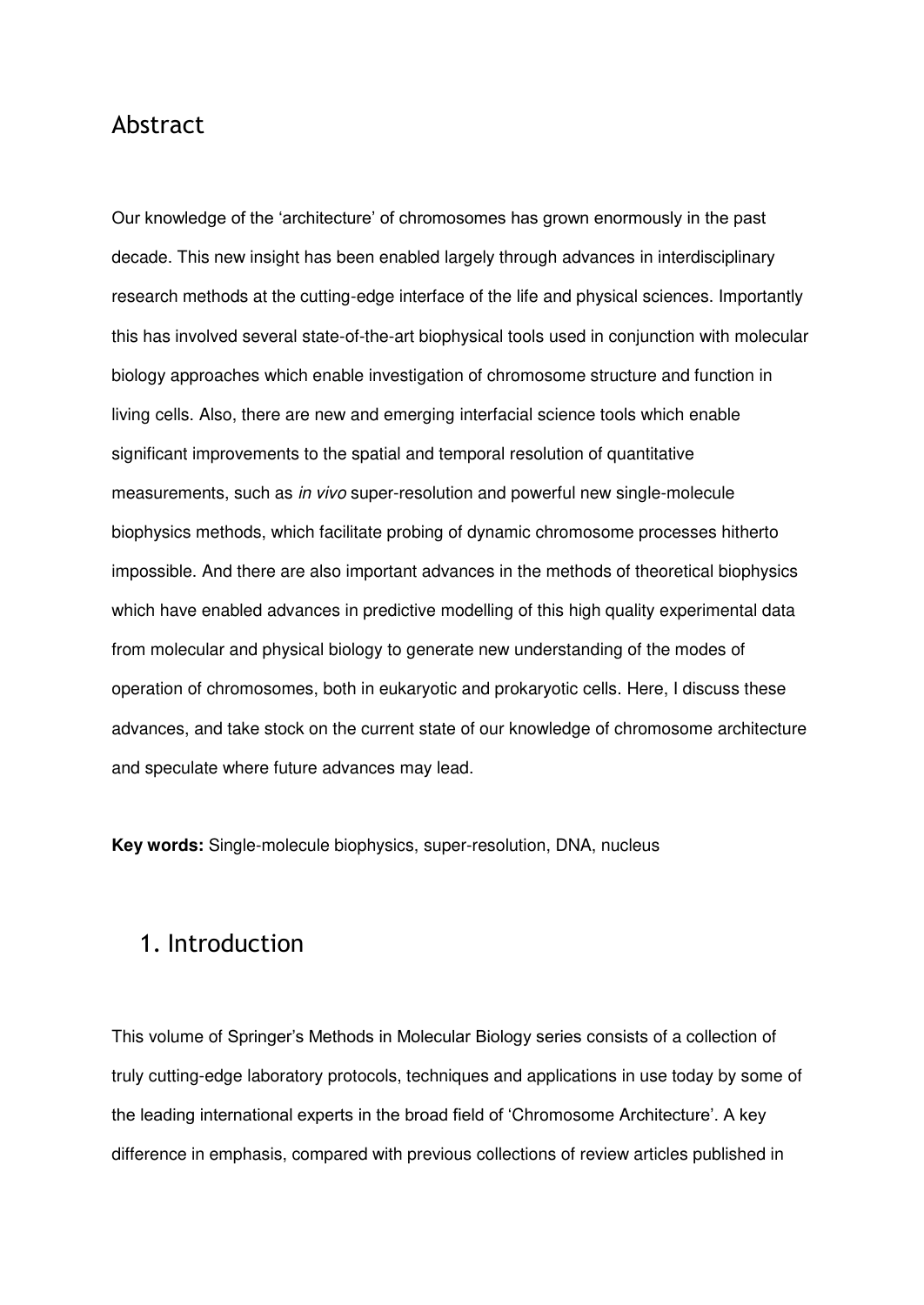this area over the past 5 years, is on the emphasis on the development and application of complex techniques and protocols which increase the physiological relevance of chromosome architecture investigation compared to methods utilized previously – these developments are manifest both through application of far more complex bottom-up assays *in vitro*, as well as in striving to maintain the native physiological context through investigation of living, functional cells.*(1)* In particular, experimental methods which have used advances in light microscopy, *(2)* especially the use of fluorescence microscopy methods to probe functional, living cells, especially so using prokaryotic systems as model organisms.*(3-12)* The length scale of precision of experimental protocols in this area has improved dramatically over recent years and many cutting-edge methods now utilize stateof-the-art single-molecule approaches,*(13)* both for imaging the DNA content of chromosome and proteins that bind to DNA, as well as using methods that can controllably manipulate single DNA molecules and can image its structure to a precision better the standard optical resolution limit.*(14)* This volume also includes more complex, physiologically representative methods to investigate chromosome architecture through the use of advanced computational methods and mathematical analysis.

What is clear is that the combination of pioneering molecular biology, biochemistry and genetics methods with emerging, exciting tools from biophysics, bioengineering, computer science and biomathematics are transforming our knowledge of functional chromosome architecture. Improvements in these fields are likely to add yet more insight over the next few years into the complex interactions between multiple key molecular players inside chromosomes.

# Acknowledgments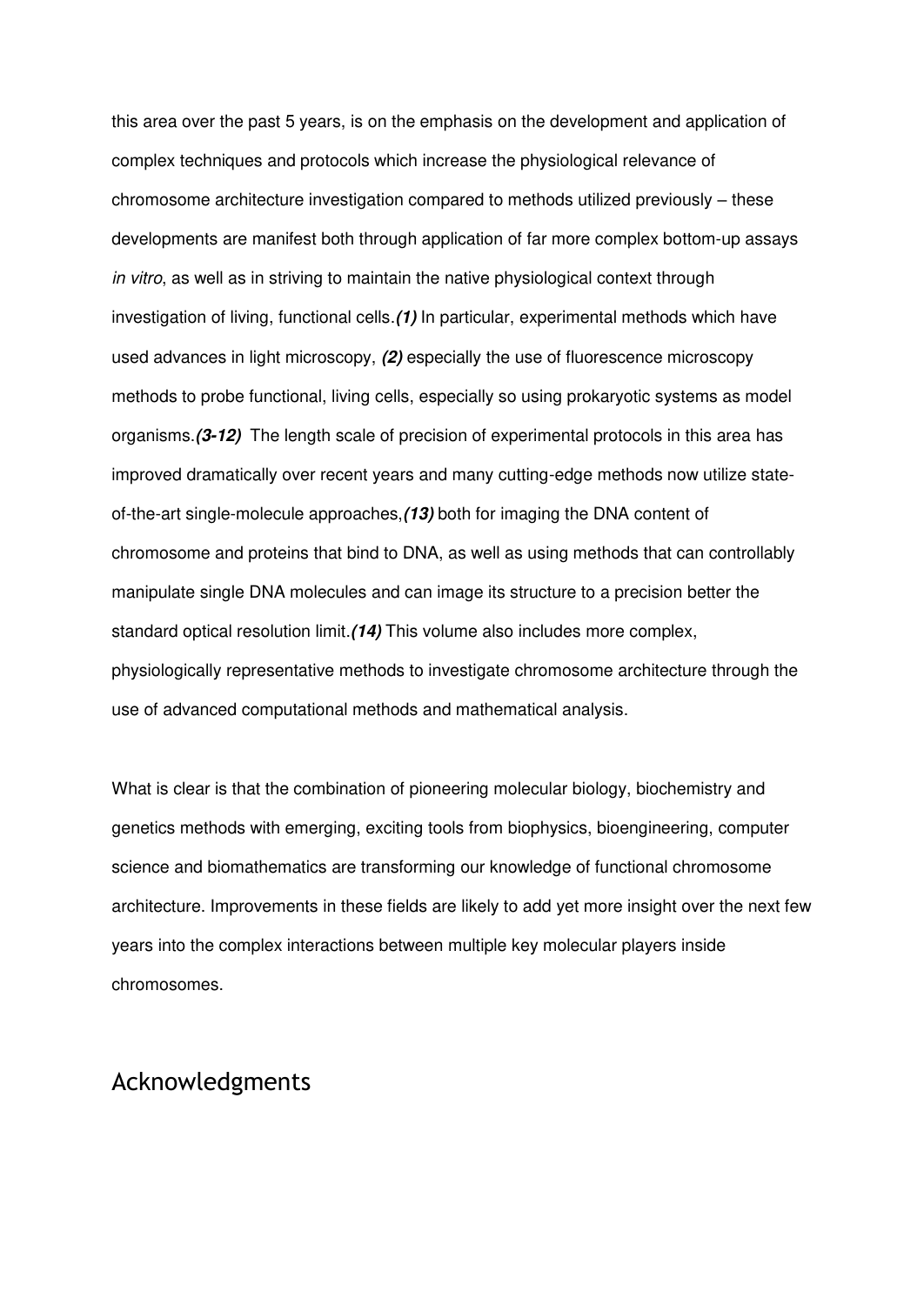MCL was assisted by a Royal Society URF and research funds from the Biological Physical Sciences Institute (BPSI) of the University of York, UK.

# References

- 1. A.J.M. Wollman, H. Miller, Z. Zhou, et al. (2015) Probing DNA interactions with proteins using a single-molecule toolbox: inside the cell, in a test tube and in a computer, Biochemical Society Transactions. 43, 139–145.
- 2. A.J.M. Wollman, R. Nudd, E.G. Hedlund, et al. (2015) From Animaculum to single molecules: 300 years of the light microscope, Open Biology. 5, 150019–150019.
- 3. T. Lenn, M.C. Leake, and C.W. Mullineaux (2008) Are Escherichia coli OXPHOS complexes concentrated in specialized zones within the plasma membrane?, Biochemical Society transactions. 36, 1032–6.
- 4. M. Plank, G.H. Wadhams, and M.C. Leake (2009) Millisecond timescale slimfield imaging and automated quantification of single fluorescent protein molecules for use in probing complex biological processes., Integrative biology : quantitative biosciences from nano to macro. 1, 602–12.
- 5. S.-W. Chiu and M.C. Leake (2011) Functioning nanomachines seen in real-time in living bacteria using single-molecule and super-resolution fluorescence imaging., International journal of molecular sciences. 12, 2518–42.
- 6. A. Robson, K. Burrage, and M.C. Leake (2013) Inferring diffusion in single live cells at the single-molecule level., Philosophical transactions of the Royal Society of London. Series B, Biological sciences. 368, 20120029.